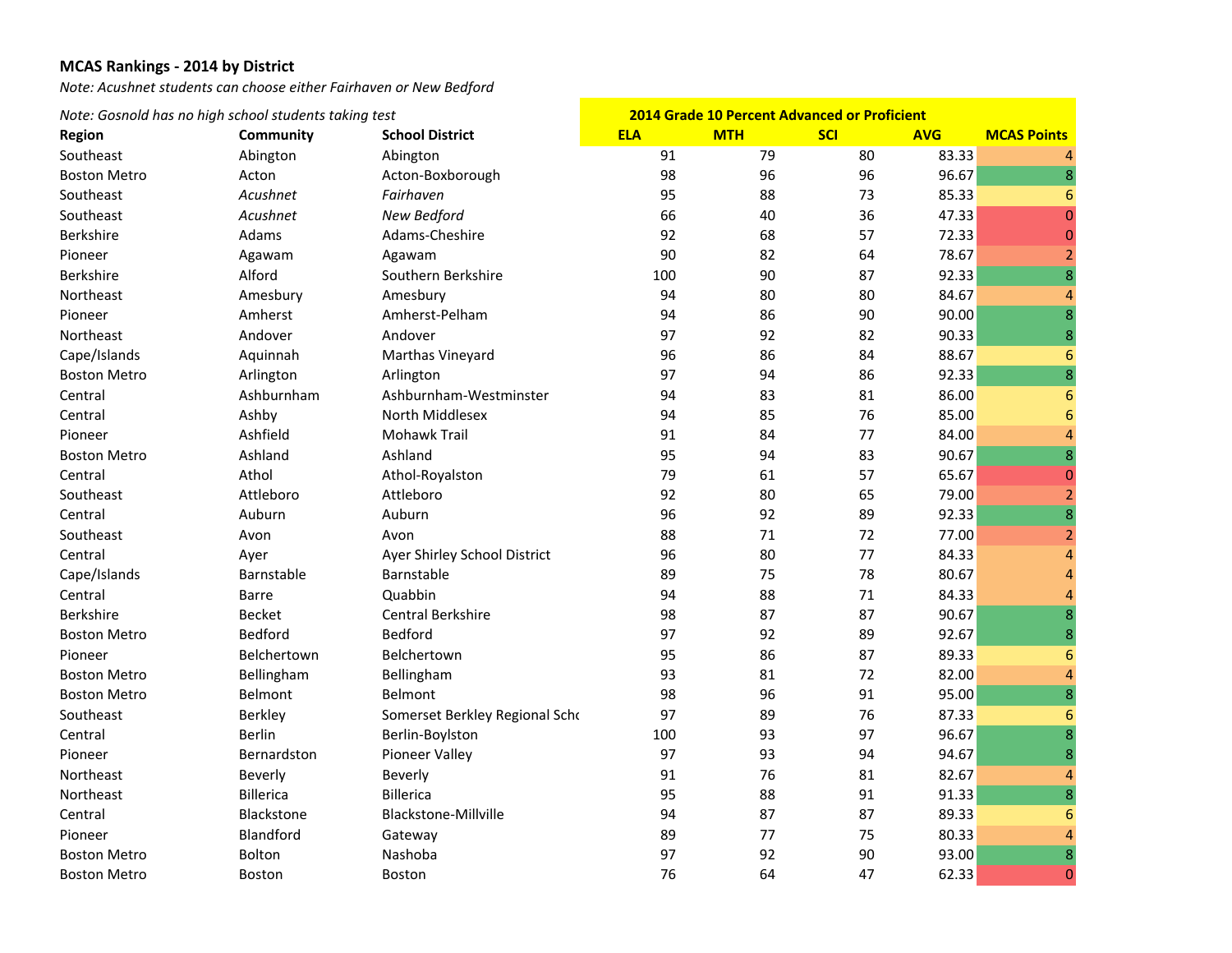*Note: Acushnet students can choose either Fairhaven or New Bedford*

#### *Note: Gosnold has no high school students taking test* **Region Community School District ELA MTH SCI AVG MCAS Points 2014 Grade 10 Percent Advanced or Proficient** Cape/Islands Bourne Bourne 91 81 79 83.67 4 **Boston Metro** Boxborough Acton‐Boxborough 98 96 96 96.67 8 Northeast Boxford Masconomet 97 94 91 94.00 8Central Boylston Berlin‐Boylston 100 93 97 96.67 8 **Boston Metro**  Metro Braintree Braintree 94 92 87 91.00 8 Cape/Islands Brewster Nauset 98 90 81 89.67 6 Southeast Bridgewater Bridgewater–Raynham 91 83 83 85.67 6 Pioneer Brimfield Tantasqua 90 79 69 79.33 2 Southeast Brockton Brockton 82 62 58 67.33 0Central Brookfield Tantasqua 90 79 69 79.33 2 **Boston Metro**  Metro Brookline Brookline 96 93 87 92.00 8 Pioneer **Buckland** Mohawk Trail Trail 91 84 77 84.00 4**Boston Metro** n Metro Burlington Burlington 97 88 76 87.00 6 **Boston Metro**  Metro Cambridge Cambridge 87 80 69 78.67 2 **Boston Metro**  Metro Canton Canton 94 88 88 90.00 8 **Boston Metro** n Metro Carlisle Concord‐Carlisle 97 95 94 95.33 8 Southeast Carver Carver 91 81 60 77.33 2Pioneer **Charlemont** Mohawk Trail Trail 91 84 77 84.00 4Central Charlton Dudley‐Charlton Reg 91 81 83 85.00 6 Cape/Islands Chatham Monomoy Regional School Dist 93 85 91 89.00 6 Northeast Chelmsford Chelmsford 97 93 88 92.67 8**Boston Metro** n Metro Chelsea Chelsea 77 56 59 64.00 0 Berkshire Cheshire Adams‐Cheshire 92 68 57 72.33 0 Pioneer Chester Gateway 89 77 75 80.33 4 Pioneer Chesterfield Hampshire 92 87 78 85.67 6 Pioneer Chicopee Chicopee 80 59 47 62.00 0 Cape/Islands Chilmark Marthas Vineyard 96 86 84 88.67 6 Berkshire Clarksburg North Adams 81 65 60 68.67 0 Central Clinton Clinton 89 62 56 69.00 0**Boston Metro** n Metro Cohasset Cohasset 99 99 90 96.00 8 Pioneer Colrain Colrain Mohawk Trail Trail 91 84 77 84.00 4**Boston Metro** n Metro Concord Concord-Carlisle 97 95 94 95.33 8 Pioneer Conway Frontier 92 85 84 87.00 6 Pioneer Cummington Central Berkshire 98 87 87 90.67 8 Berkshire **Dalton** Dalton Central Berkshire Berkshire 98 87 87 90.67 8Northeast Danvers Danvers 92 81 80 84.33 4Southeast Dartmouth Dartmouth 96 88 83 89.00 6

 $\overline{8}$ 

 $\bf 8$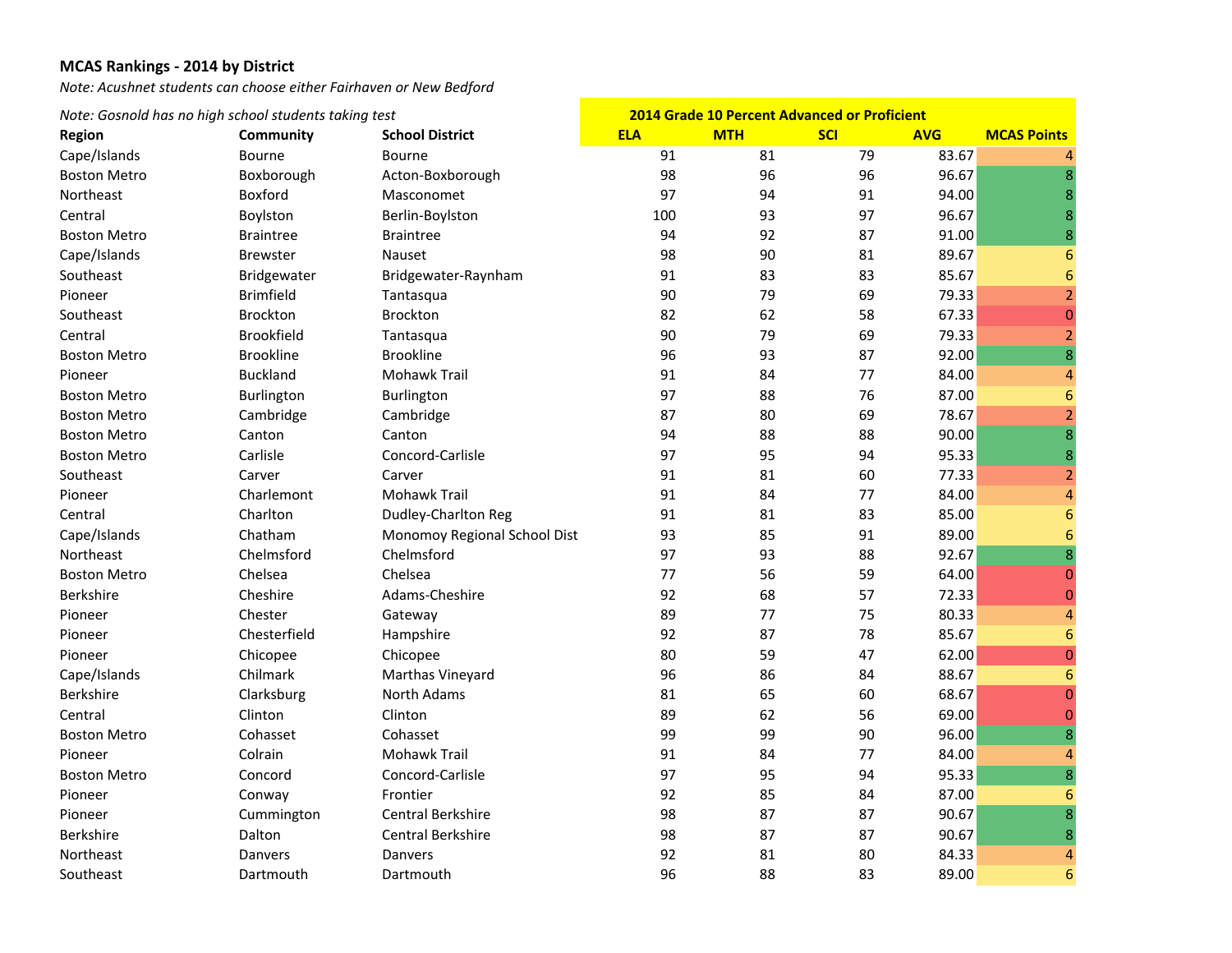*Note: Acushnet students can choose either Fairhaven or New Bedford*

| Note: Gosnold has no high school students taking test |                   | <b>2014 Grade 10 Percent Advanced or Proficient</b> |            |            |            |            |                         |
|-------------------------------------------------------|-------------------|-----------------------------------------------------|------------|------------|------------|------------|-------------------------|
| Region                                                | Community         | <b>School District</b>                              | <b>ELA</b> | <b>MTH</b> | <b>SCI</b> | <b>AVG</b> | <b>MCAS Points</b>      |
| <b>Boston Metro</b>                                   | Dedham            | Dedham                                              | 95         | 93         | 87         | 91.67      | $\bf8$                  |
| Pioneer                                               | Deerfield         | Frontier                                            | 92         | 85         | 84         | 87.00      | 6                       |
| Cape/Islands                                          | Dennis            | Dennis-Yarmouth                                     | 90         | 81         | 78         | 83.00      | $\overline{4}$          |
| Southeast                                             | Dighton           | Dighton-Rehoboth                                    | 93         | 82         | 75         | 83.33      | $\overline{4}$          |
| Central                                               | Douglas           | Douglas                                             | 89         | 69         | 66         | 74.67      | $\mathbf{0}$            |
| <b>Boston Metro</b>                                   | Dover             | Dover-Sherborn                                      | 99         | 97         | 98         | 98.00      | $\overline{8}$          |
| Northeast                                             | Dracut            | Dracut                                              | 93         | 80         | 77         | 83.33      | $\overline{a}$          |
| Central                                               | Dudley            | Dudley-Charlton Reg                                 | 91         | 81         | 83         | 85.00      | $6\phantom{1}6$         |
| Northeast                                             | Dunstable         | Groton-Dunstable                                    | 99         | 95         | 88         | 94.00      | 8                       |
| Southeast                                             | Duxbury           | Duxbury                                             | 99         | 98         | 96         | 97.67      | $\bf 8$                 |
| Southeast                                             | East Bridgewater  | East Bridgewater                                    | 96         | 92         | 79         | 89.00      | $6\phantom{1}6$         |
| Central                                               | East Brookfield   | Spencer-E Brookfield                                | 94         | 73         | 64         | 77.00      | $\overline{2}$          |
| Pioneer                                               | East Longmeadow   | East Longmeadow                                     | 98         | 83         | 87         | 89.33      | $6\phantom{1}6$         |
| Cape/Islands                                          | Eastham           | <b>Nauset</b>                                       | 98         | 90         | 81         | 89.67      | $6\phantom{1}6$         |
| Pioneer                                               | Easthampton       | Easthampton                                         | 93         | 78         | 79         | 83.33      | $\overline{a}$          |
| Southeast                                             | Easton            | Easton                                              | 96         | 89         | 73         | 86.00      | 6                       |
| Cape/Islands                                          | Edgartown         | Marthas Vineyard                                    | 96         | 86         | 84         | 88.67      | $6\phantom{1}6$         |
| Berkshire                                             | Egremont          | Southern Berkshire                                  | 100        | 90         | 87         | 92.33      | 8                       |
| Pioneer                                               | Erving            | Gill-Montague                                       | 87         | 72         | 52         | 70.33      | $\mathbf{0}$            |
| Northeast                                             | Essex             | Manchester Essex Regional                           | 98         | 97         | 90         | 95.00      | $\overline{8}$          |
| <b>Boston Metro</b>                                   | Everett           | Everett                                             | 78         | 62         | 48         | 62.67      | $\boldsymbol{0}$        |
| Southeast                                             | Fairhaven         | Fairhaven                                           | 95         | 88         | 73         | 85.33      | $6\phantom{1}6$         |
| Southeast                                             | <b>Fall River</b> | <b>Fall River</b>                                   | 78         | 54         | 48         | 60.00      | $\mathbf{0}$            |
| Cape/Islands                                          | Falmouth          | Falmouth                                            | 97         | 88         | 83         | 89.33      | $\boldsymbol{6}$        |
| Central                                               | Fitchburg         | Fitchburg                                           | 75         | 60         | 49         | 61.33      | $\mathbf 0$             |
| Berkshire                                             | Florida           | North Adams                                         | 81         | 65         | 60         | 68.67      | $\pmb{0}$               |
| <b>Boston Metro</b>                                   | Foxborough        | Foxborough                                          | 96         | 88         | 80         | 88.00      | $6\phantom{1}6$         |
| <b>Boston Metro</b>                                   | Framingham        | Framingham                                          | 94         | 84         | 85         | 87.67      | $6\phantom{1}6$         |
| <b>Boston Metro</b>                                   | Franklin          | Franklin                                            | 97         | 95         | 94         | 95.33      | 8                       |
| Southeast                                             | Freetown          | Freetown-Lakeville                                  | 93         | 83         | 75         | 83.67      | 4                       |
| Central                                               | Gardner           | Gardner                                             | 83         | 59         | 52         | 64.67      | $\pmb{0}$               |
| Northeast                                             | Georgetown        | Georgetown                                          | 94         | 85         | 87         | 88.67      | $6\phantom{1}6$         |
| Pioneer                                               | Gill              | Gill-Montague                                       | 87         | 72         | 52         | 70.33      | $\mathbf 0$             |
| Northeast                                             | Gloucester        | Gloucester                                          | 91         | 74         | 76         | 80.33      | $\overline{\mathbf{r}}$ |
| Pioneer                                               | Goshen            | Hampshire                                           | 92         | 87         | 78         | 85.67      | $6\phantom{1}6$         |
| Cape/Islands                                          | Gosnold           | no district for HS                                  | #N/A       | #N/A       | #N/A       | #N/A       |                         |
| Central                                               | Grafton           | Grafton                                             | 94         | 90         | 88         | 90.67      | 8                       |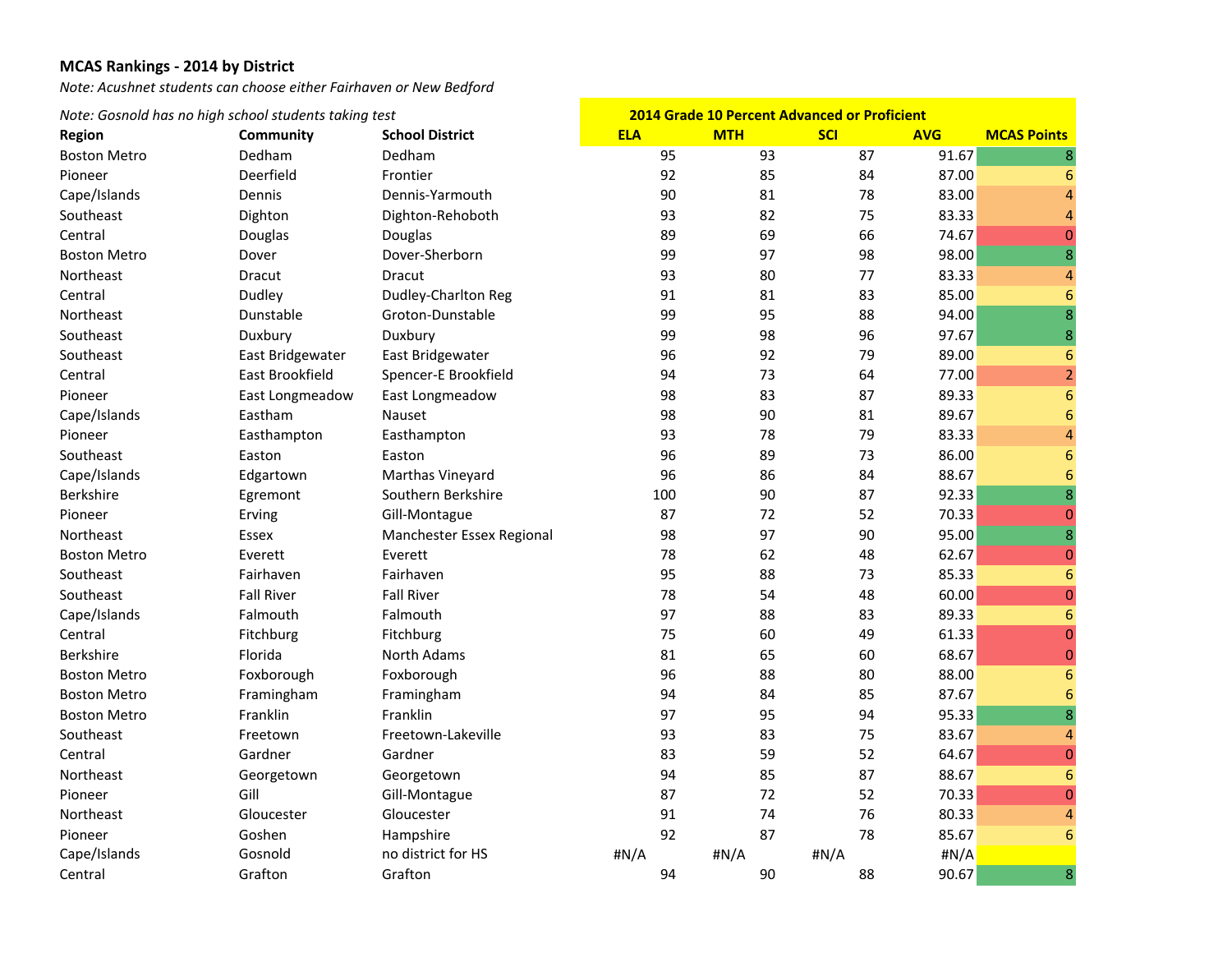*Note: Acushnet students can choose either Fairhaven or New Bedford*

| Note: Gosnold has no high school students taking test |                         | 2014 Grade 10 Percent Advanced or Proficient |            |            |            |            |                    |
|-------------------------------------------------------|-------------------------|----------------------------------------------|------------|------------|------------|------------|--------------------|
| Region                                                | Community               | <b>School District</b>                       | <b>ELA</b> | <b>MTH</b> | <b>SCI</b> | <b>AVG</b> | <b>MCAS Points</b> |
| Pioneer                                               | Granby                  | Granby                                       | 91         | 77         | 64         | 77.33      | $\overline{2}$     |
| Pioneer                                               | Granville               | Southwick-Tolland-Granville Re               | 92         | 85         | 83         | 86.67      | 6                  |
| Berkshire                                             | <b>Great Barrington</b> | <b>Berkshire Hills</b>                       | 92         | 79         | 72         | 81.00      | $\overline{a}$     |
| Pioneer                                               | Greenfield              | Greenfield                                   | 85         | 70         | 62         | 72.33      | $\overline{0}$     |
| Central                                               | Groton                  | Groton-Dunstable                             | 99         | 95         | 88         | 94.00      | 8                  |
| Northeast                                             | Groveland               | Pentucket                                    | 98         | 89         | 85         | 90.67      | $\bf 8$            |
| Pioneer                                               | Hadley                  | Hadley                                       | 91         | 83         | 85         | 86.33      | 6                  |
| Southeast                                             | Halifax                 | Silver Lake                                  | 96         | 88         | 69         | 84.33      | $\overline{a}$     |
| Northeast                                             | Hamilton                | Hamilton-Wenham                              | 99         | 95         | 92         | 95.33      | $\overline{8}$     |
| Pioneer                                               | Hampden                 | Hampden-Wilbraham                            | 96         | 85         | 80         | 87.00      | $6\phantom{1}6$    |
| Berkshire                                             | Hancock                 | Mount Greylock                               | 98         | 94         | 85         | 92.33      | $\overline{8}$     |
| Southeast                                             | Hanover                 | Hanover                                      | 97         | 86         | 86         | 89.67      | $6\phantom{1}6$    |
| Southeast                                             | Hanson                  | Whitman-Hanson                               | 92         | 82         | 80         | 84.67      | $\overline{4}$     |
| Central                                               | Hardwick                | Quabbin                                      | 94         | 88         | 71         | 84.33      | $\overline{4}$     |
| Central                                               | Harvard                 | Harvard                                      | 100        | 95         | 96         | 97.00      | 8                  |
| Cape/Islands                                          | Harwich                 | Monomoy Regional School Dist                 | 93         | 85         | 91         | 89.00      | 6                  |
| Pioneer                                               | Hatfield                | Hatfield                                     | 100        | 94         | 79         | 91.00      | $\bf 8$            |
| Northeast                                             | Haverhill               | Haverhill                                    | 78         | 64         | 59         | 67.00      | $\boldsymbol{0}$   |
| Pioneer                                               | Hawley                  | Mohawk Trail                                 | 91         | 84         | 77         | 84.00      | $\overline{4}$     |
| Pioneer                                               | Heath                   | <b>Mohawk Trail</b>                          | 91         | 84         | 77         | 84.00      | $\overline{4}$     |
| <b>Boston Metro</b>                                   | Hingham                 | Hingham                                      | 98         | 95         | 89         | 94.00      | $\overline{8}$     |
| Berkshire                                             | Hinsdale                | Central Berkshire                            | 98         | 87         | 87         | 90.67      | $\bf 8$            |
| <b>Boston Metro</b>                                   | Holbrook                | Holbrook                                     | 91         | 67         | 61         | 73.00      | $\mathbf{0}$       |
| Central                                               | Holden                  | Wachusett                                    | 97         | 91         | 83         | 90.33      | $\overline{8}$     |
| Pioneer                                               | Holland                 | Tantasqua                                    | 90         | 79         | 69         | 79.33      | $\overline{2}$     |
| <b>Boston Metro</b>                                   | Holliston               | Holliston                                    | 98         | 95         | 92         | 95.00      | $\overline{8}$     |
| Pioneer                                               | Holyoke                 | Holyoke                                      | 72         | 55         | 45         | 57.33      | $\mathbf{0}$       |
| Central                                               | Hopedale                | Hopedale                                     | 98         | 90         | 79         | 89.00      | $6\phantom{1}6$    |
| <b>Boston Metro</b>                                   | Hopkinton               | Hopkinton                                    | 98         | 95         | 93         | 95.33      | $\bf 8$            |
| Central                                               | Hubbardston             | Quabbin                                      | 94         | 88         | 71         | 84.33      | $\overline{a}$     |
| <b>Boston Metro</b>                                   | Hudson                  | Hudson                                       | 91         | 79         | 69         | 79.67      | $\overline{2}$     |
| <b>Boston Metro</b>                                   | Hull                    | Hull                                         | 89         | 79         | 79         | 82.33      | $\overline{4}$     |
| Pioneer                                               | Huntington              | Gateway                                      | 89         | 77         | 75         | 80.33      | $\overline{4}$     |
| Northeast                                             | Ipswich                 | Ipswich                                      | 99         | 85         | 75         | 86.33      | 6                  |
| Southeast                                             | Kingston                | Silver Lake                                  | 96         | 88         | 69         | 84.33      | $\overline{4}$     |
| Southeast                                             | Lakeville               | Freetown-Lakeville                           | 93         | 83         | 75         | 83.67      | $\overline{4}$     |
| Central                                               | Lancaster               | Nashoba                                      | 97         | 92         | 90         | 93.00      | 8                  |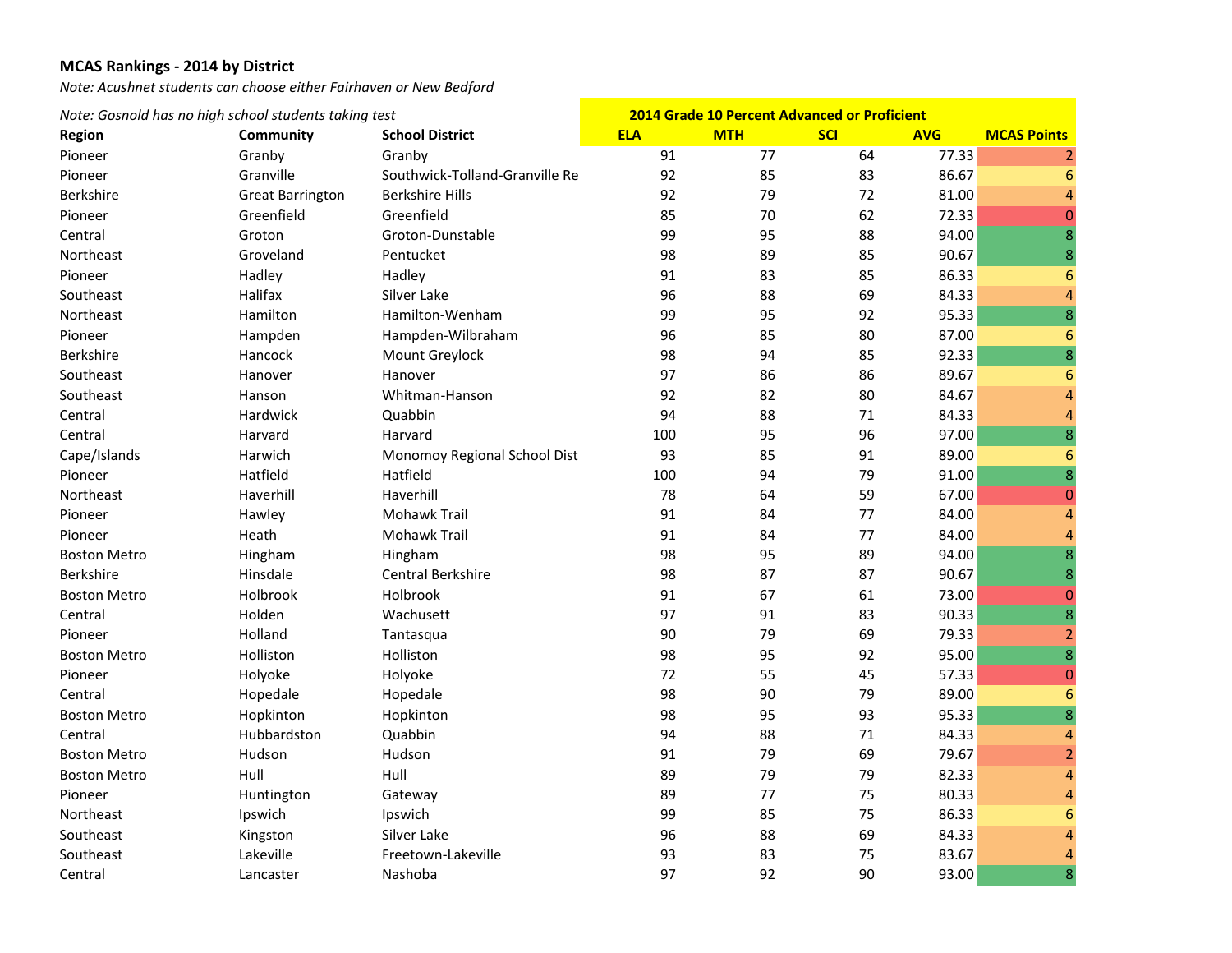*Note: Acushnet students can choose either Fairhaven or New Bedford*

| Note: Gosnold has no high school students taking test |               | <b>2014 Grade 10 Percent Advanced or Proficient</b> |            |            |            |            |                    |
|-------------------------------------------------------|---------------|-----------------------------------------------------|------------|------------|------------|------------|--------------------|
| <b>Region</b>                                         | Community     | <b>School District</b>                              | <b>ELA</b> | <b>MTH</b> | <b>SCI</b> | <b>AVG</b> | <b>MCAS Points</b> |
| Berkshire                                             | Lanesborough  | Mount Greylock                                      | 98         | 94         | 85         | 92.33      | 8                  |
| Northeast                                             | Lawrence      | Lawrence                                            | 63         | 44         | 18         | 41.67      | $\mathbf{0}$       |
| Berkshire                                             | Lee           | Lee                                                 | 88         | 76         | 60         | 74.67      | $\mathbf 0$        |
| Central                                               | Leicester     | Leicester                                           | 89         | 85         | 87         | 87.00      | $6\phantom{1}6$    |
| Berkshire                                             | Lenox         | Lenox                                               | 100        | 100        | 95         | 98.33      | $\overline{8}$     |
| Central                                               | Leominster    | Leominster                                          | 83         | 71         | 70         | 74.67      | $\overline{0}$     |
| Pioneer                                               | Leverett      | Amherst-Pelham                                      | 94         | 86         | 90         | 90.00      | $\overline{8}$     |
| <b>Boston Metro</b>                                   | Lexington     | Lexington                                           | 99         | 98         | 95         | 97.33      | 8                  |
| Pioneer                                               | Leyden        | Pioneer Valley                                      | 97         | 93         | 94         | 94.67      | 8                  |
| <b>Boston Metro</b>                                   | Lincoln       | Lincoln-Sudbury                                     | 97         | 94         | 85         | 92.00      | 8                  |
| <b>Boston Metro</b>                                   | Littleton     | Littleton                                           | 98         | 95         | 93         | 95.33      | 8                  |
| Pioneer                                               | Longmeadow    | Longmeadow                                          | 98         | 87         | 89         | 91.33      | 8                  |
| Northeast                                             | Lowell        | Lowell                                              | 80         | 65         | 50         | 65.00      | $\mathbf 0$        |
| Pioneer                                               | Ludlow        | Ludlow                                              | 94         | 87         | 78         | 86.33      | $6\phantom{1}6$    |
| Central                                               | Lunenburg     | Lunenburg                                           | 92         | 82         | 85         | 86.33      | 6                  |
| <b>Boston Metro</b>                                   | Lynn          | Lynn                                                | 78         | 58         | 45         | 60.33      | $\overline{0}$     |
| Northeast                                             | Lynnfield     | Lynnfield                                           | 97         | 89         | 90         | 92.00      | 8                  |
| <b>Boston Metro</b>                                   | Malden        | Malden                                              | 84         | 76         | 63         | 74.33      | $\mathbf{0}$       |
| Northeast                                             | Manchester    | Manchester Essex Regional                           | 98         | 97         | 90         | 95.00      | $\overline{8}$     |
| Southeast                                             | Mansfield     | Mansfield                                           | 98         | 94         | 91         | 94.33      | $\bf 8$            |
| Northeast                                             | Marblehead    | Marblehead                                          | 97         | 89         | 89         | 91.67      | 8                  |
| Southeast                                             | Marion        | Old Rochester                                       | 94         | 87         | 78         | 86.33      | $\overline{6}$     |
| <b>Boston Metro</b>                                   | Marlborough   | Marlborough                                         | 85         | 76         | 74         | 78.33      | $\overline{2}$     |
| Southeast                                             | Marshfield    | Marshfield                                          | 96         | 84         | 80         | 86.67      | $6\phantom{1}6$    |
| Cape/Islands                                          | Mashpee       | Mashpee                                             | 90         | 76         | 66         | 77.33      | $\overline{a}$     |
| Southeast                                             | Mattapoisett  | Old Rochester                                       | 94         | 87         | 78         | 86.33      | $\boldsymbol{6}$   |
| <b>Boston Metro</b>                                   | Maynard       | Maynard                                             | 83         | 74         | 67         | 74.67      | $\mathbf 0$        |
| <b>Boston Metro</b>                                   | Medfield      | Medfield                                            | 99         | 98         | 97         | 98.00      | $\overline{8}$     |
| <b>Boston Metro</b>                                   | Medford       | Medford                                             | 92         | 84         | 65         | 80.33      | $\overline{a}$     |
| <b>Boston Metro</b>                                   | Medway        | Medway                                              | 97         | 89         | 76         | 87.33      | $6\phantom{1}6$    |
| <b>Boston Metro</b>                                   | Melrose       | Melrose                                             | 97         | 84         | 82         | 87.67      | $6\phantom{1}6$    |
| Central                                               | Mendon        | Mendon-Upton                                        | 95         | 89         | 84         | 89.33      | 6                  |
| Northeast                                             | Merrimac      | Pentucket                                           | 98         | 89         | 85         | 90.67      | $\overline{8}$     |
| Northeast                                             | Methuen       | Methuen                                             | 85         | 65         | 65         | 71.67      | $\mathbf{0}$       |
| Southeast                                             | Middleborough | Middleborough                                       | 92         | 76         | 64         | 77.33      | $\overline{a}$     |
| Pioneer                                               | Middlefield   | Gateway                                             | 89         | 77         | 75         | 80.33      | $\overline{4}$     |
| Northeast                                             | Middleton     | Masconomet                                          | 97         | 94         | 91         | 94.00      | 8                  |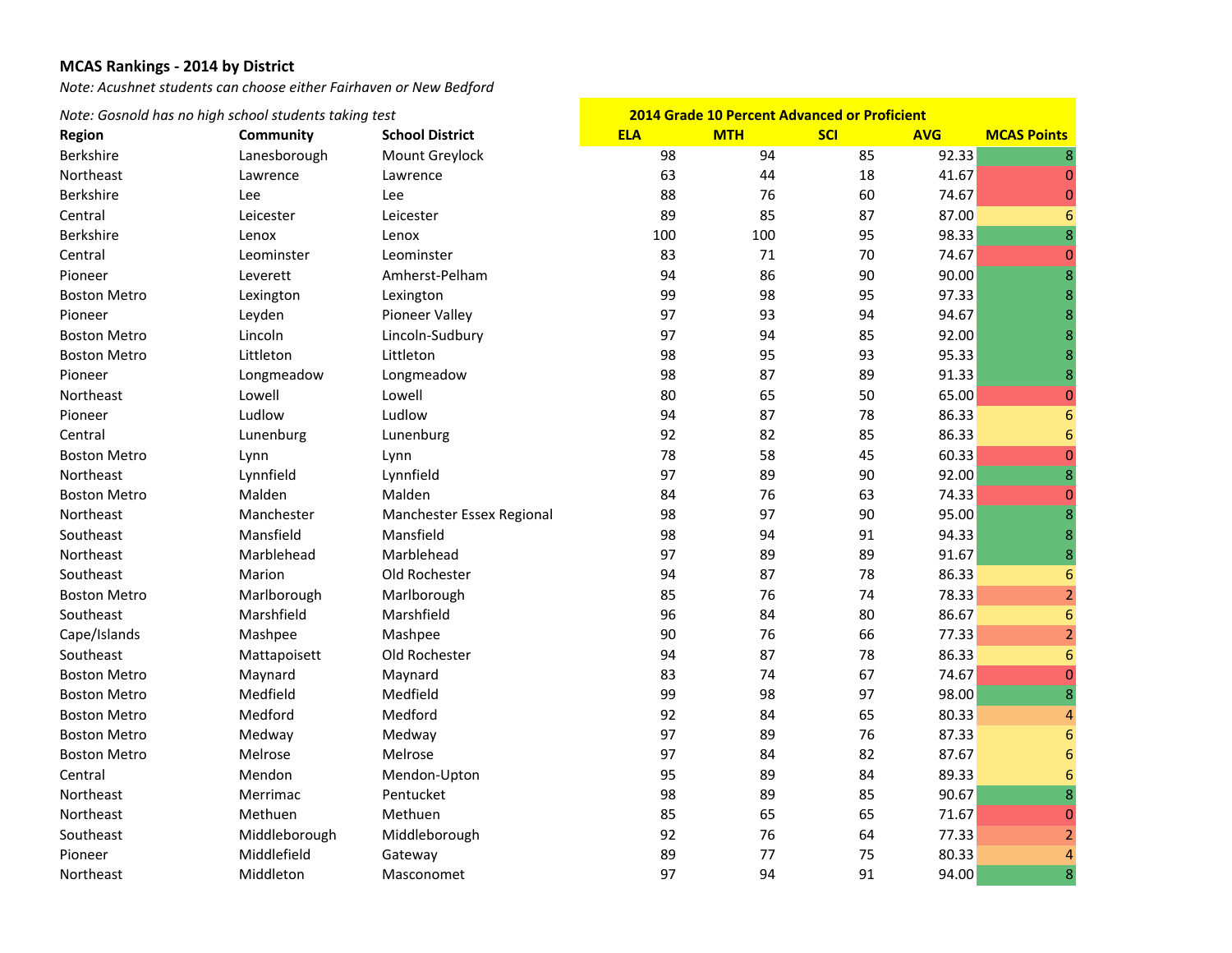*Note: Acushnet students can choose either Fairhaven or New Bedford*

| Note: Gosnold has no high school students taking test |                      | <b>2014 Grade 10 Percent Advanced or Proficient</b> |            |            |            |            |                    |
|-------------------------------------------------------|----------------------|-----------------------------------------------------|------------|------------|------------|------------|--------------------|
| <b>Region</b>                                         | Community            | <b>School District</b>                              | <b>ELA</b> | <b>MTH</b> | <b>SCI</b> | <b>AVG</b> | <b>MCAS Points</b> |
| <b>Boston Metro</b>                                   | Milford              | Milford                                             | 94         | 82         | 74         | 83.33      |                    |
| Central                                               | Millbury             | Millbury                                            | 92         | 80         | 68         | 80.00      | $\overline{4}$     |
| <b>Boston Metro</b>                                   | Millis               | Millis                                              | 97         | 84         | 80         | 87.00      | 6                  |
| Central                                               | Millville            | Blackstone-Millville                                | 94         | 87         | 87         | 89.33      | $6\phantom{1}6$    |
| <b>Boston Metro</b>                                   | Milton               | Milton                                              | 95         | 90         | 93         | 92.67      | $\overline{8}$     |
| Pioneer                                               | Monroe               | North Adams                                         | 81         | 65         | 60         | 68.67      | $\mathbf 0$        |
| Pioneer                                               | Monson               | Monson                                              | 93         | 78         | 59         | 76.67      | $\overline{2}$     |
| Pioneer                                               | Montague             | Gill-Montague                                       | 87         | 72         | 52         | 70.33      | $\mathbf{0}$       |
| <b>Berkshire</b>                                      | Monterey             | Southern Berkshire                                  | 100        | 90         | 87         | 92.33      | 8                  |
| Pioneer                                               | Montgomery           | Gateway                                             | 89         | 77         | 75         | 80.33      | $\overline{4}$     |
| Berkshire                                             | Mount Washington     | Southern Berkshire                                  | 100        | 90         | 87         | 92.33      | 8                  |
| <b>Boston Metro</b>                                   | Nahant               | Swampscott                                          | 92         | 87         | 86         | 88.33      | 6                  |
| Cape/Islands                                          | Nantucket            | Nantucket                                           | 87         | 70         | 71         | 76.00      | $\overline{2}$     |
| <b>Boston Metro</b>                                   | <b>Natick</b>        | Natick                                              | 97         | 92         | 89         | 92.67      | 8                  |
| <b>Boston Metro</b>                                   | Needham              | Needham                                             | 97         | 95         | 92         | 94.67      | 8                  |
| <b>Berkshire</b>                                      | New Ashford          | Mount Greylock                                      | 98         | 94         | 85         | 92.33      | 8                  |
| Southeast                                             | New Bedford          | New Bedford                                         | 66         | 40         | 36         | 47.33      | $\mathbf{0}$       |
| Central                                               | <b>New Braintree</b> | Quabbin                                             | 94         | 88         | 71         | 84.33      | $\overline{a}$     |
| Berkshire                                             | New Marlborough      | Southern Berkshire                                  | 100        | 90         | 87         | 92.33      | $\overline{8}$     |
| Pioneer                                               | New Salem            | Ralph C Mahar                                       | 95         | 81         | 81         | 85.67      | $6\phantom{1}6$    |
| Northeast                                             | Newbury              | Triton                                              | 95         | 88         | 81         | 88.00      | $6\phantom{1}6$    |
| Northeast                                             | Newburyport          | Newburyport                                         | 96         | 89         | 79         | 88.00      | $6\phantom{1}6$    |
| <b>Boston Metro</b>                                   | Newton               | Newton                                              | 97         | 94         | 89         | 93.33      | 8                  |
| <b>Boston Metro</b>                                   | Norfolk              | King Philip                                         | 96         | 88         | 91         | 91.67      | 8                  |
| Berkshire                                             | <b>North Adams</b>   | <b>North Adams</b>                                  | 81         | 65         | 60         | 68.67      | $\mathbf 0$        |
| Northeast                                             | North Andover        | North Andover                                       | 96         | 81         | 86         | 87.67      | $\boldsymbol{6}$   |
| Southeast                                             | North Attleborough   | North Attleborough                                  | 95         | 88         | 90         | 91.00      | 8                  |
| Central                                               | North Brookfield     | North Brookfield                                    | 89         | 61         | 69         | 73.00      | $\overline{0}$     |
| Northeast                                             | North Reading        | North Reading                                       | 96         | 88         | 89         | 91.00      | $\overline{8}$     |
| Pioneer                                               | Northampton          | Northampton                                         | 92         | 81         | 82         | 85.00      | 6                  |
| Central                                               | Northborough         | Northboro-Southboro                                 | 96         | 93         | 92         | 93.67      | 8                  |
| Central                                               | Northbridge          | Northbridge                                         | 88         | 71         | 72         | 77.00      | $\overline{2}$     |
| Pioneer                                               | Northfield           | Pioneer Valley                                      | 97         | 93         | 94         | 94.67      | $\overline{8}$     |
| Southeast                                             | Norton               | Norton                                              | 91         | 84         | 84         | 86.33      | 6                  |
| Southeast                                             | Norwell              | Norwell                                             | 98         | 94         | 89         | 93.67      | 8                  |
| <b>Boston Metro</b>                                   | Norwood              | Norwood                                             | 93         | 84         | 79         | 85.33      | 6                  |
| Cape/Islands                                          | Oak Bluffs           | Marthas Vineyard                                    | 96         | 86         | 84         | 88.67      | 6                  |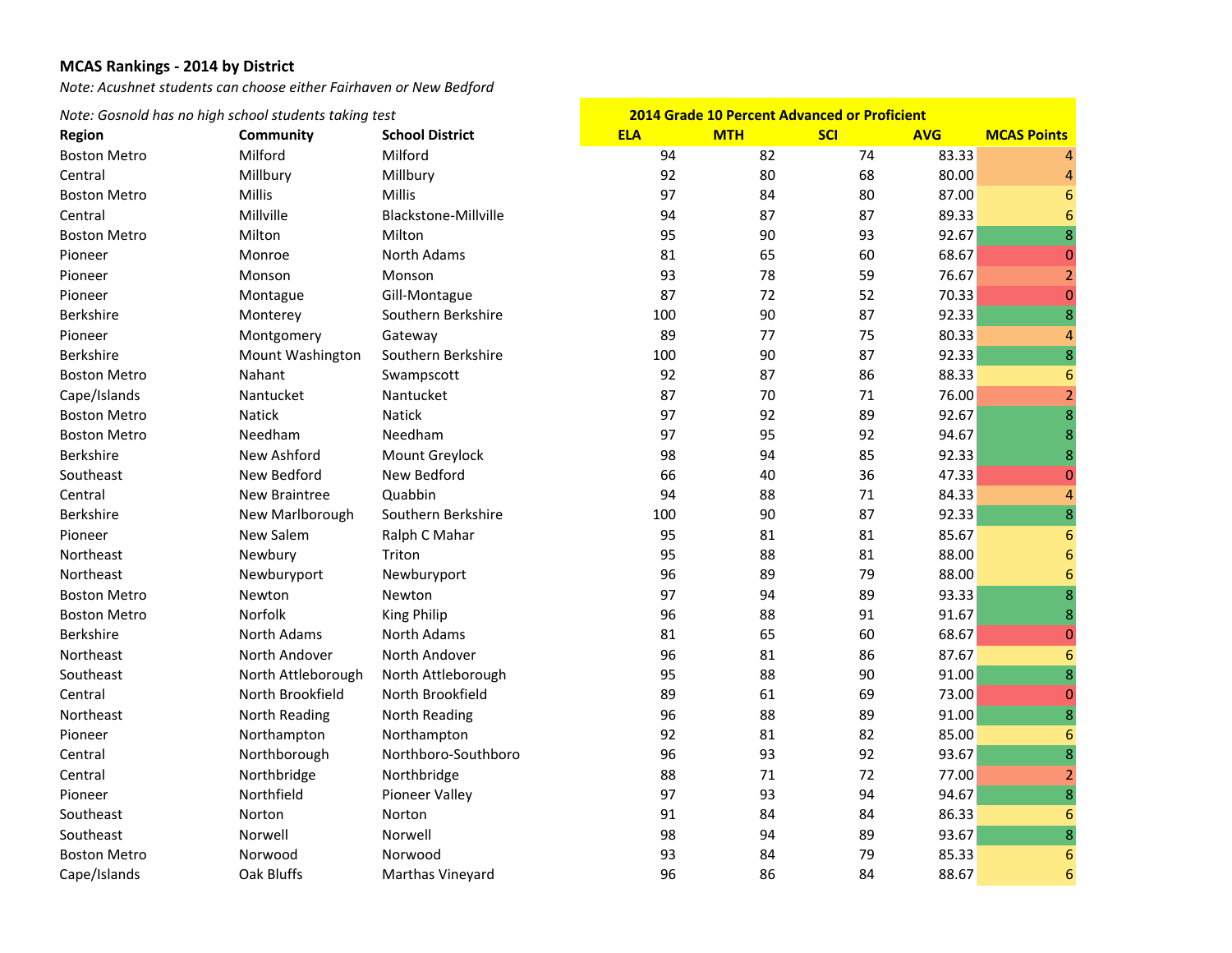*Note: Acushnet students can choose either Fairhaven or New Bedford*

| Note: Gosnold has no high school students taking test |                  | <b>2014 Grade 10 Percent Advanced or Proficient</b> |            |            |            |            |                          |
|-------------------------------------------------------|------------------|-----------------------------------------------------|------------|------------|------------|------------|--------------------------|
| Region                                                | <b>Community</b> | <b>School District</b>                              | <b>ELA</b> | <b>MTH</b> | <b>SCI</b> | <b>AVG</b> | <b>MCAS Points</b>       |
| Central                                               | Oakham           | Quabbin                                             | 94         | 88         | 71         | 84.33      | $\overline{4}$           |
| Pioneer                                               | Orange           | Ralph C Mahar                                       | 95         | 81         | 81         | 85.67      | 6                        |
| Cape/Islands                                          | Orleans          | Nauset                                              | 98         | 90         | 81         | 89.67      | $6\phantom{1}6$          |
| Berkshire                                             | Otis             | <b>Berkshire Hills</b>                              | 92         | 79         | 72         | 81.00      | $\overline{A}$           |
| Central                                               | Oxford           | Oxford                                              | 89         | 77         | 55         | 73.67      | $\mathbf 0$              |
| Pioneer                                               | Palmer           | Palmer                                              | 86         | 82         | 71         | 79.67      | $\overline{2}$           |
| Central                                               | Paxton           | Wachusett                                           | 97         | 91         | 83         | 90.33      | $\overline{8}$           |
| Northeast                                             | Peabody          | Peabody                                             | 88         | 77         | 66         | 77.00      | $\overline{2}$           |
| Pioneer                                               | Pelham           | Amherst-Pelham                                      | 94         | 86         | 90         | 90.00      | 8                        |
| Southeast                                             | Pembroke         | Pembroke                                            | 95         | 86         | 82         | 87.67      | $6\phantom{1}6$          |
| Northeast                                             | Pepperell        | North Middlesex                                     | 94         | 85         | 76         | 85.00      | $6\phantom{1}6$          |
| Berkshire                                             | Peru             | <b>Central Berkshire</b>                            | 98         | 87         | 87         | 90.67      | 8                        |
| Central                                               | Petersham        | Ralph C Mahar                                       | 95         | 81         | 81         | 85.67      | $6\phantom{1}6$          |
| Central                                               | Phillipston      | Narragansett                                        | 93         | 71         | 80         | 81.33      | $\overline{4}$           |
| Berkshire                                             | Pittsfield       | Pittsfield                                          | 82         | 71         | 53         | 68.67      | $\mathbf 0$              |
| Pioneer                                               | Plainfield       | Mohawk Trail                                        | 91         | 84         | 77         | 84.00      | $\overline{a}$           |
| Southeast                                             | Plainville       | <b>King Philip</b>                                  | 96         | 88         | 91         | 91.67      | 8                        |
| Southeast                                             | Plymouth         | Plymouth                                            | 91         | 81         | 78         | 83.33      | $\overline{a}$           |
| Southeast                                             | Plympton         | Silver Lake                                         | 96         | 88         | 69         | 84.33      | $\overline{a}$           |
| Central                                               | Princeton        | Wachusett                                           | 97         | 91         | 83         | 90.33      | $\overline{8}$           |
| Cape/Islands                                          | Provincetown     | Nauset                                              | 98         | 90         | 81         | 89.67      | $6\phantom{1}6$          |
| <b>Boston Metro</b>                                   | Quincy           | Quincy                                              | 86         | 73         | 69         | 76.00      | $\overline{a}$           |
| <b>Boston Metro</b>                                   | Randolph         | Randolph                                            | 81         | 67         | 54         | 67.33      | $\mathbf 0$              |
| Southeast                                             | Raynham          | Bridgewater-Raynham                                 | 91         | 83         | 83         | 85.67      | $\overline{6}$           |
| Northeast                                             | Reading          | Reading                                             | 98         | 89         | 86         | 91.00      | $\bf 8$                  |
| Southeast                                             | Rehoboth         | Dighton-Rehoboth                                    | 93         | 82         | 75         | 83.33      | $\overline{\mathcal{A}}$ |
| <b>Boston Metro</b>                                   | Revere           | Revere                                              | 87         | 76         | 70         | 77.67      | $\overline{a}$           |
| Berkshire                                             | Richmond         | Pittsfield                                          | 82         | 71         | 53         | 68.67      | $\mathbf 0$              |
| Southeast                                             | Rochester        | Old Rochester                                       | 94         | 87         | 78         | 86.33      | $6\phantom{1}6$          |
| Southeast                                             | Rockland         | Rockland                                            | 91         | 79         | 55         | 75.00      | $\overline{2}$           |
| Northeast                                             | Rockport         | Rockport                                            | 96         | 86         | 78         | 86.67      | $6\phantom{1}$           |
| Pioneer                                               | Rowe             | Mohawk Trail                                        | 91         | 84         | 77         | 84.00      | $\overline{a}$           |
| Northeast                                             | Rowley           | Triton                                              | 95         | 88         | 81         | 88.00      | $6\phantom{1}6$          |
| Central                                               | Royalston        | Athol-Royalston                                     | 79         | 61         | 57         | 65.67      | $\overline{0}$           |
| Pioneer                                               | Russell          | Gateway                                             | 89         | 77         | 75         | 80.33      | $\overline{4}$           |
| Central                                               | Rutland          | Wachusett                                           | 97         | 91         | 83         | 90.33      | 8                        |
| Northeast                                             | Salem            | Salem                                               | 77         | 53         | 60         | 63.33      | $\bf{0}$                 |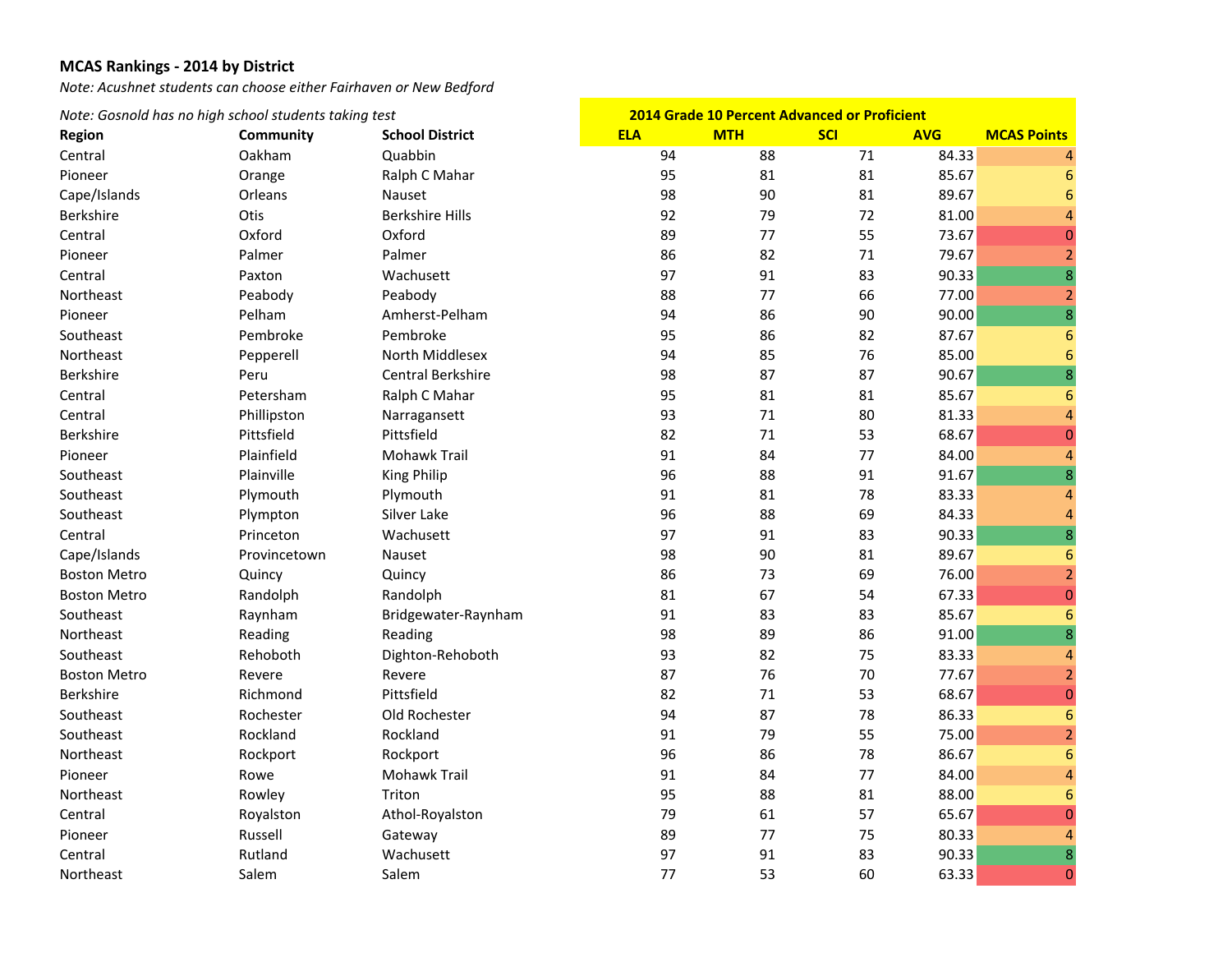*Note: Acushnet students can choose either Fairhaven or New Bedford*

|                     | Note: Gosnold has no high school students taking test |                                |            | <b>2014 Grade 10 Percent Advanced or Proficient</b> |            |            |                         |
|---------------------|-------------------------------------------------------|--------------------------------|------------|-----------------------------------------------------|------------|------------|-------------------------|
| <b>Region</b>       | Community                                             | <b>School District</b>         | <b>ELA</b> | <b>MTH</b>                                          | <b>SCI</b> | <b>AVG</b> | <b>MCAS Points</b>      |
| Northeast           | Salisbury                                             | Triton                         | 95         | 88                                                  | 81         | 88.00      | 6                       |
| Berkshire           | Sandisfield                                           | <b>Berkshire Hills</b>         | 92         | 79                                                  | 72         | 81.00      | $\overline{4}$          |
| Cape/Islands        | Sandwich                                              | Sandwich                       | 98         | 92                                                  | 91         | 93.67      | 8                       |
| <b>Boston Metro</b> | Saugus                                                | Saugus                         | 92         | 75                                                  | 65         | 77.33      | $\overline{2}$          |
| Berkshire           | Savoy                                                 | Adams-Cheshire                 | 92         | 68                                                  | 57         | 72.33      | $\mathbf 0$             |
| Southeast           | Scituate                                              | Scituate                       | 97         | 93                                                  | 79         | 89.67      | $6\phantom{1}6$         |
| Southeast           | Seekonk                                               | Seekonk                        | 93         | 79                                                  | 79         | 83.67      | $\overline{4}$          |
| <b>Boston Metro</b> | Sharon                                                | Sharon                         | 97         | 93                                                  | 89         | 93.00      | 8                       |
| <b>Berkshire</b>    | Sheffield                                             | Southern Berkshire             | 100        | 90                                                  | 87         | 92.33      | $\bf 8$                 |
| Pioneer             | Shelburne                                             | <b>Mohawk Trail</b>            | 91         | 84                                                  | 77         | 84.00      | $\overline{a}$          |
| <b>Boston Metro</b> | Sherborn                                              | Dover-Sherborn                 | 99         | 97                                                  | 98         | 98.00      | $\bf 8$                 |
| Central             | Shirley                                               | Ayer Shirley School District   | 96         | 80                                                  | 77         | 84.33      | 4                       |
| Central             | Shrewsbury                                            | Shrewsbury                     | 97         | 95                                                  | 89         | 93.67      | 8                       |
| Pioneer             | Shutesbury                                            | Amherst-Pelham                 | 94         | 86                                                  | 90         | 90.00      | $\bf 8$                 |
| Southeast           | Somerset                                              | Somerset Berkley Regional Scho | 97         | 89                                                  | 76         | 87.33      | 6                       |
| <b>Boston Metro</b> | Somerville                                            | Somerville                     | 82         | 68                                                  | 67         | 72.33      | $\mathbf 0$             |
| Pioneer             | South Hadley                                          | South Hadley                   | 91         | 82                                                  | 76         | 83.00      | $\overline{a}$          |
| Pioneer             | Southampton                                           | Hampshire                      | 92         | 87                                                  | 78         | 85.67      | $6\phantom{1}6$         |
| <b>Boston Metro</b> | Southborough                                          | Northboro-Southboro            | 96         | 93                                                  | 92         | 93.67      | $\overline{8}$          |
| Central             | Southbridge                                           | Southbridge                    | 76         | 45                                                  | 51         | 57.33      | $\pmb{0}$               |
| Pioneer             | Southwick                                             | Southwick-Tolland-Granville Re | 92         | 85                                                  | 83         | 86.67      | $6\phantom{1}6$         |
| Central             | Spencer                                               | Spencer-E Brookfield           | 94         | 73                                                  | 64         | 77.00      | $\overline{a}$          |
| Pioneer             | Springfield                                           | Springfield                    | 71         | 43                                                  | 25         | 46.33      | $\mathbf{0}$            |
| Central             | Sterling                                              | Wachusett                      | 97         | 91                                                  | 83         | 90.33      | 8                       |
| Berkshire           | Stockbridge                                           | <b>Berkshire Hills</b>         | 92         | 79                                                  | 72         | 81.00      | $\overline{a}$          |
| <b>Boston Metro</b> | Stoneham                                              | Stoneham                       | 95         | 79                                                  | 78         | 84.00      | $\overline{a}$          |
| Southeast           | Stoughton                                             | Stoughton                      | 95         | 80                                                  | 84         | 86.33      | $6\phantom{1}6$         |
| <b>Boston Metro</b> | Stow                                                  | Nashoba                        | 97         | 92                                                  | 90         | 93.00      | $\overline{\mathbf{8}}$ |
| Central             | Sturbridge                                            | Tantasqua                      | 90         | 79                                                  | 69         | 79.33      | $\overline{2}$          |
| <b>Boston Metro</b> | Sudbury                                               | Lincoln-Sudbury                | 97         | 94                                                  | 85         | 92.00      | $\overline{8}$          |
| Pioneer             | Sunderland                                            | Frontier                       | 92         | 85                                                  | 84         | 87.00      | $6\phantom{1}6$         |
| Central             | Sutton                                                | Sutton                         | 93         | 85                                                  | 73         | 83.67      | $\overline{a}$          |
| <b>Boston Metro</b> | Swampscott                                            | Swampscott                     | 92         | 87                                                  | 86         | 88.33      | 6                       |
| Southeast           | Swansea                                               | Swansea                        | 87         | 75                                                  | 70         | 77.33      | $\overline{2}$          |
| Southeast           | Taunton                                               | Taunton                        | 86         | 71                                                  | 57         | 71.33      | $\boldsymbol{0}$        |
| Central             | Templeton                                             | Narragansett                   | 93         | 71                                                  | 80         | 81.33      | $\overline{4}$          |
| Northeast           | Tewksbury                                             | Tewksbury                      | 96         | 89                                                  | 81         | 88.67      | $6\phantom{1}6$         |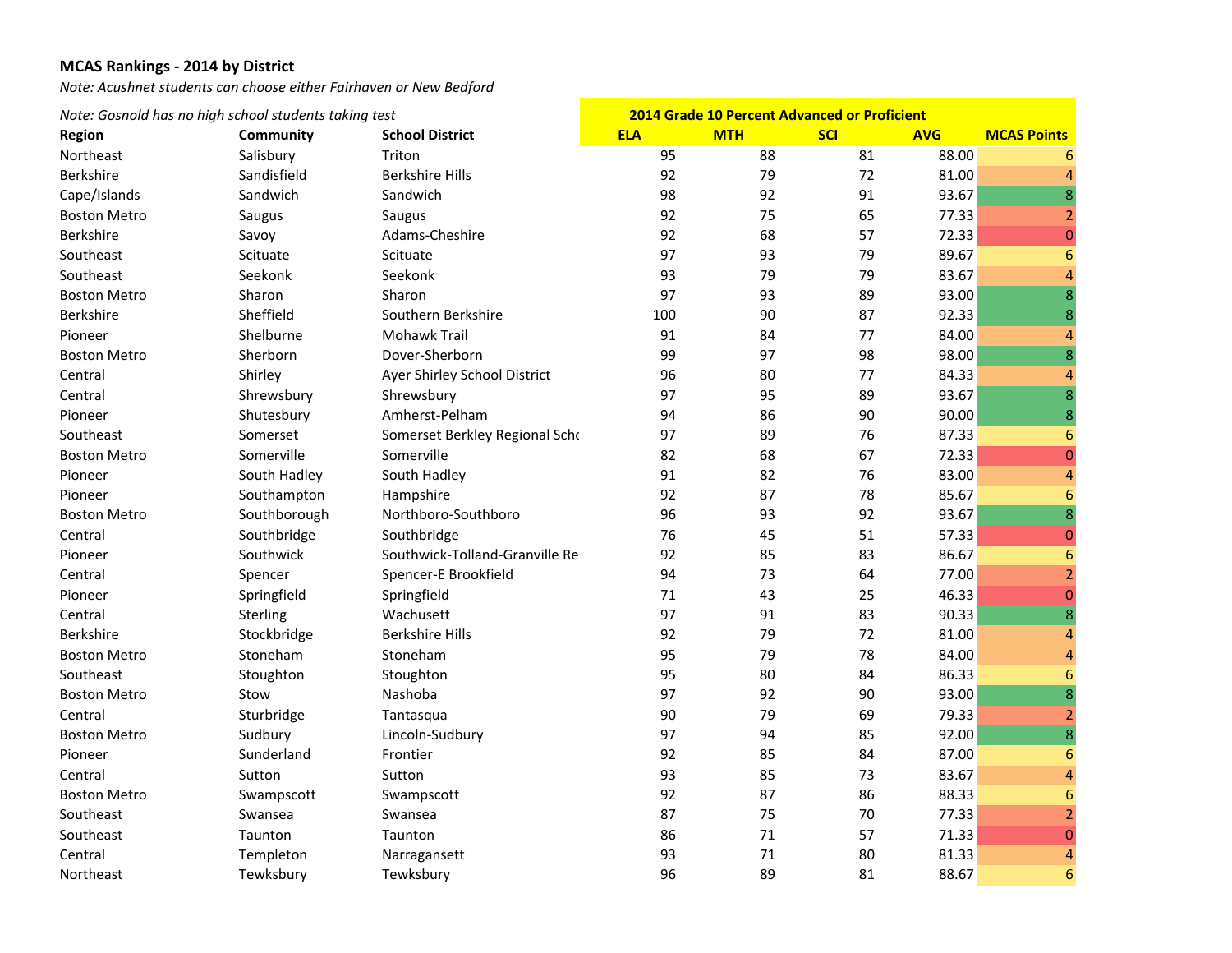*Note: Acushnet students can choose either Fairhaven or New Bedford*

| Note: Gosnold has no high school students taking test |                  | 2014 Grade 10 Percent Advanced or Proficient |            |            |            |            |                          |
|-------------------------------------------------------|------------------|----------------------------------------------|------------|------------|------------|------------|--------------------------|
| <b>Region</b>                                         | Community        | <b>School District</b>                       | <b>ELA</b> | <b>MTH</b> | <b>SCI</b> | <b>AVG</b> | <b>MCAS Points</b>       |
| Cape/Islands                                          | Tisbury          | Marthas Vineyard                             | 96         | 86         | 84         | 88.67      | 6                        |
| Pioneer                                               | Tolland          | Southwick-Tolland-Granville Re               | 92         | 85         | 83         | 86.67      | 6                        |
| Northeast                                             | Topsfield        | Masconomet                                   | 97         | 94         | 91         | 94.00      | 8                        |
| Central                                               | Townsend         | North Middlesex                              | 94         | 85         | 76         | 85.00      | $6\phantom{1}6$          |
| Cape/Islands                                          | Truro            | <b>Nauset</b>                                | 98         | 90         | 81         | 89.67      | $6\phantom{1}6$          |
| Northeast                                             | Tyngsborough     | Tyngsborough                                 | 93         | 87         | 83         | 87.67      | $\boldsymbol{6}$         |
| Berkshire                                             | Tyringham        | Lee                                          | 88         | 76         | 60         | 74.67      | $\pmb{0}$                |
| Central                                               | Upton            | Mendon-Upton                                 | 95         | 89         | 84         | 89.33      | $6\phantom{1}6$          |
| Central                                               | Uxbridge         | Uxbridge                                     | 92         | 79         | 81         | 84.00      | $\overline{\mathbf{4}}$  |
| <b>Boston Metro</b>                                   | Wakefield        | Wakefield                                    | 95         | 88         | 86         | 89.67      | $6\phantom{1}6$          |
| Pioneer                                               | Wales            | Tantasqua                                    | 90         | 79         | 69         | 79.33      | $\overline{2}$           |
| <b>Boston Metro</b>                                   | Walpole          | Walpole                                      | 96         | 88         | 89         | 91.00      | $\overline{\mathbf{8}}$  |
| <b>Boston Metro</b>                                   | Waltham          | Waltham                                      | 90         | 75         | 68         | 77.67      | $\overline{2}$           |
| Pioneer                                               | Ware             | Ware                                         | 96         | 82         | 69         | 82.33      | $\overline{4}$           |
| Southeast                                             | Wareham          | Wareham                                      | 81         | 62         | 54         | 65.67      | $\boldsymbol{0}$         |
| Central                                               | Warren           | Quaboag Regional                             | 91         | 82         | 75         | 82.67      | $\overline{4}$           |
| Pioneer                                               | Warwick          | Pioneer Valley                               | 97         | 93         | 94         | 94.67      | 8                        |
| <b>Berkshire</b>                                      | Washington       | Central Berkshire                            | 98         | 87         | 87         | 90.67      | $\bf 8$                  |
| <b>Boston Metro</b>                                   | Watertown        | Watertown                                    | 93         | 89         | 78         | 86.67      | $\boldsymbol{6}$         |
| <b>Boston Metro</b>                                   | Wayland          | Wayland                                      | 99         | 96         | 91         | 95.33      | 8                        |
| Central                                               | Webster          | Webster                                      | 85         | 74         | 49         | 69.33      | $\bf{0}$                 |
| <b>Boston Metro</b>                                   | Wellesley        | Wellesley                                    | 99         | 94         | 82         | 91.67      | $\overline{8}$           |
| Cape/Islands                                          | Wellfleet        | Nauset                                       | 98         | 90         | 81         | 89.67      | $6\phantom{1}6$          |
| Pioneer                                               | Wendell          | Ralph C Mahar                                | 95         | 81         | 81         | 85.67      | $6\phantom{1}6$          |
| Northeast                                             | Wenham           | Hamilton-Wenham                              | 99         | 95         | 92         | 95.33      | $\overline{\mathbf{8}}$  |
| Central                                               | West Boylston    | West Boylston                                | 94         | 86         | 57         | 79.00      | $\overline{2}$           |
| Southeast                                             | West Bridgewater | West Bridgewater                             | 97         | 94         | 88         | 93.00      | 8                        |
| Central                                               | West Brookfield  | Quaboag Regional                             | 91         | 82         | 75         | 82.67      | $\overline{a}$           |
| Northeast                                             | West Newbury     | Pentucket                                    | 98         | 89         | 85         | 90.67      | 8                        |
| Pioneer                                               | West Springfield | West Springfield                             | 83         | 73         | 65         | 73.67      | $\pmb{0}$                |
| Berkshire                                             | West Stockbridge | <b>Berkshire Hills</b>                       | 92         | 79         | 72         | 81.00      | $\overline{\mathcal{A}}$ |
| Cape/Islands                                          | West Tisbury     | Marthas Vineyard                             | 96         | 86         | 84         | 88.67      | $6\phantom{1}6$          |
| Central                                               | Westborough      | Westborough                                  | 97         | 94         | 93         | 94.67      | 8                        |
| Pioneer                                               | Westfield        | Westfield                                    | 92         | 74         | 69         | 78.33      | $\overline{2}$           |
| Northeast                                             | Westford         | Westford                                     | 98         | 97         | 95         | 96.67      | $\overline{8}$           |
| Pioneer                                               | Westhampton      | Hampshire                                    | 92         | 87         | 78         | 85.67      | $6\phantom{1}6$          |
| Central                                               | Westminster      | Ashburnham-Westminster                       | 94         | 83         | 81         | 86.00      | $6\phantom{1}6$          |